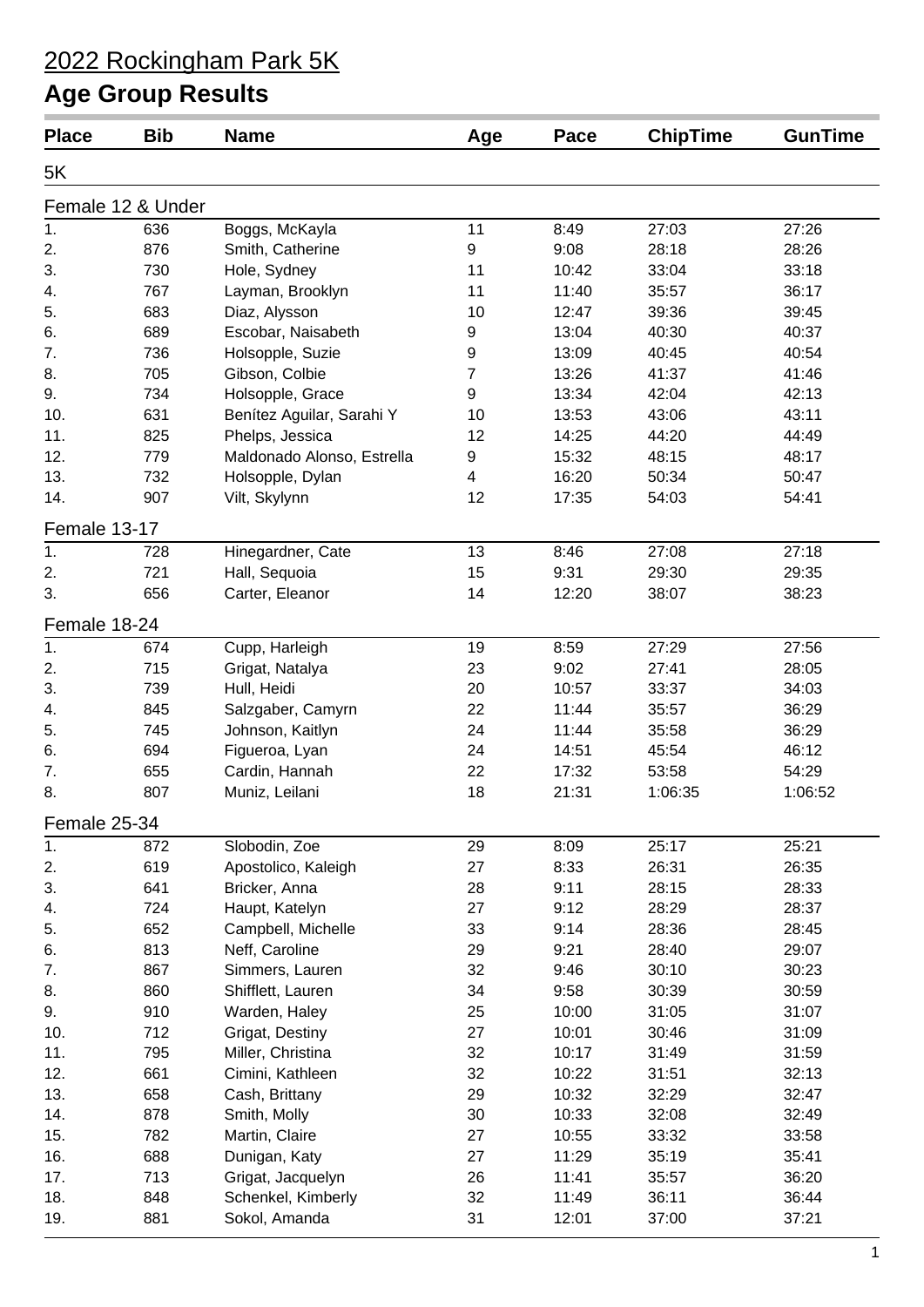| <b>Place</b> | <b>Bib</b> | <b>Name</b>                              | Age      | Pace           | <b>ChipTime</b> | <b>GunTime</b> |
|--------------|------------|------------------------------------------|----------|----------------|-----------------|----------------|
| 20.          | 837        | Robinson, Ciara                          | 29       | 12:28          | 37:50           | 38:45          |
| 21.          | 915        | Williams, Jessica                        | 30       | 12:39          | 38:50           | 39:20          |
| 22.          | 819        | Oakes, Lauren                            | 25       | 12:39          | 38:46           | 39:21          |
| 23.          | 853        | Semisa, Jennifer                         | 28       | 13:11          | 40:02           | 40:59          |
| 24.          | 766        | Lautenschlager, Marissa                  | 32       | 13:18          | 40:22           | 41:22          |
| 25.          | 914        | Wenger, Taylor                           | 29       | 13:54          | 43:09           | 43:14          |
| 26.          | 832        | Riesen, Cayla                            | 31       | 14:10          | 43:09           | 44:02          |
| 27.          | 684        | Diaz, Carolina                           | 30       | 14:49          | 45:54           | 46:06          |
| 28.          | 625        | Beck, Julie                              | 27       | 14:50          | 45:40           | 46:08          |
| 29.          | 634        | Bodkins, Kathryn                         | 29       | 17:23          | 53:36           | 54:02          |
| 30.          | 709        | Gibson, Shannon                          | 33       | 17:31          | 54:02           | 54:26          |
| 31.          | 824        | Peters, Rachel                           | 32       | 17:40          | 54:24           | 54:55          |
| 32.          | 685        | Ditmer, Cherie                           | 30       | 18:07          | 55:42           | 56:20          |
| 33.          | 822        | Pelella, Jacqueline                      | 25       | 18:23          | 56:31           | 57:10          |
| 34.          | 877        | Smith, Hannah                            | 30       | 18:33          | 57:18           | 57:39          |
| 35.          | 670        | Conley, Stephanie                        | 33       | 20:33          | 1:03:22         | 1:03:53        |
| Female 35-44 |            |                                          |          |                |                 |                |
| 1.           | 681        | DeAngelo, Laura                          | 38       | 8:43           | 26:58           | 27:05          |
| 2.           | 707        | Gibson, Kristin                          | 38       | 8:56           | 27:37           | 27:47          |
| 3.           | 900        | Trissel, Laura                           | 38       | 9:00           | 27:56           | 27:59          |
| 4.           | 911        | Warf, Beulah                             | 39       | 9:09           | 28:09           | 28:27          |
| 5.           | 727        | Hill, Kara                               | 36       | 9:29           | 29:24           | 29:29          |
| 6.           | 760        | Lam, Joni                                | 40       | 9:53           | 30:33           | 30:43          |
| 7.           | 654        | Carbaugh, Rebecca                        | 38       | 9:56           | 30:44           | 30:54          |
| 8.           | 672        | Crenshaw, Molly                          | 40       | 9:58           | 30:38           | 30:59          |
| 9.           | 669        | Combs, Mary                              | 43       | 10:21          | 32:01           | 32:11          |
| 10.          | 693        |                                          | 36       | 10:42          | 32:59           | 33:17          |
| 11.          | 831        | Fallon, Moriah<br>Rhea, Kristy           | 41       | 10:49          | 33:23           | 33:38          |
| 12.          | 696        |                                          | 43       | 10:51          |                 |                |
| 13.          | 908        | Fletchall, Elizabeth                     | 41       | 10:58          | 33:10<br>33:38  | 33:44<br>34:07 |
| 14.          | 829        | Walker, Stephanie<br>Ressler Horst, Lara | 44       | 11:05          | 34:17           | 34:29          |
| 15.          | 895        |                                          | 40       | 11:14          | 34:50           |                |
| 16.          |            | Thacker, Emma                            | 35       | 11:34          | 35:50           | 34:56          |
|              | 639<br>679 | Bray, Kate                               | 43       |                |                 | 35:58          |
| 17.<br>18.   | 912        | Davidson, Tricia                         | 37       | 11:35<br>11:40 | 35:12<br>36:06  | 36:00<br>36:17 |
|              |            | Weeks, Caden                             |          | 11:49          |                 |                |
| 19.          | 894<br>690 | Testerman, Angie                         | 43<br>35 |                | 36:26           | 36:46          |
| 20.          |            | Estep, Andrea                            | 36       | 11:49          | 36:12           | 36:46          |
| 21.          | 699        | Galati, Erin                             | 35       | 11:55          | 36:14           | 37:02          |
| 22.          | 885        | Stephenson, Kelly                        |          | 11:55          | 36:50           | 37:04          |
| 23.          | 906<br>675 | Vilt, Robin                              | 36<br>39 | 12:04          | 36:55           | 37:31          |
| 24.          |            | Cupp, Lindsay                            |          | 12:11          | 37:26           | 37:52          |
| 25.          | 806<br>741 | Munier, Melanie                          | 36       | 12:12          | 37:48           | 37:57          |
| 26.          |            | Jakobsen, Krisztina                      | 39       | 12:14          | 37:48           | 38:03          |
| 27.          | 687<br>784 | Dixon, Tiffany                           | 41<br>36 | 12:21          | 38:05           | 38:24          |
| 28.          |            | Mason, Ashley                            |          | 12:23          | 38:08           | 38:32          |
| 29.          | 716        | Guengerich, Erica                        | 40       | 12:41          | 38:51           | 39:28          |
| 30.          | 889        | Stroop, Tracey                           | 41       | 13:58          | 43:09           | 43:26          |
| 31.          | 791        | Mercado, Gwendolin                       | 44       | 14:16          | 44:11           | 44:20          |
| 32.          | 697        | Frazer, Nicole                           | 41       | 14:19          | 43:36           | 44:32          |
| 33.          | 817        | Norrell, Nell                            | 42       | 15:25          | 47:34           | 47:57          |
| 34.          | 695        | Fitzgerald, Angel                        | 35       | 15:33          | 47:53           | 48:20          |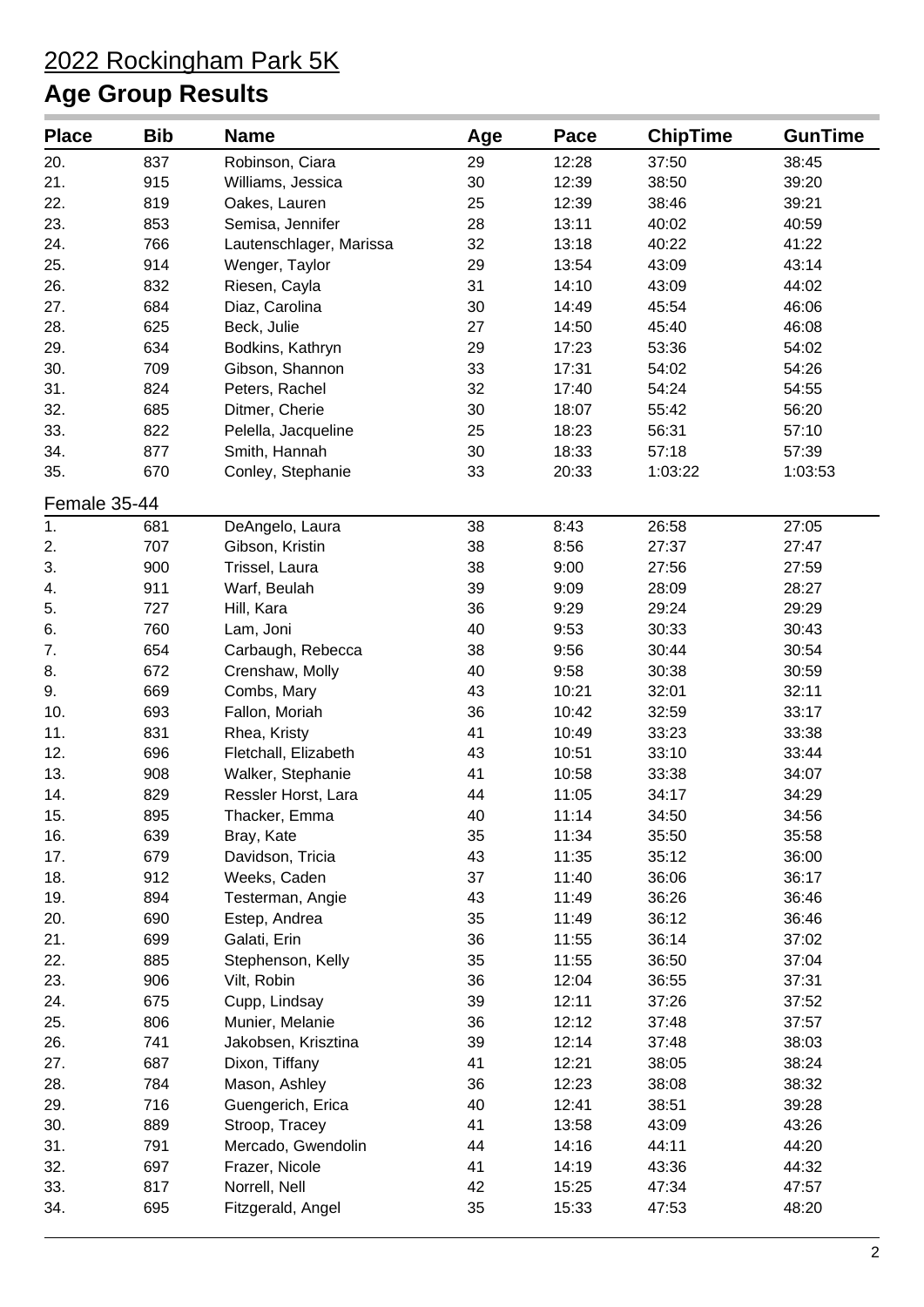| <b>Place</b>    | <b>Bib</b> | <b>Name</b>                  | Age | Pace  | <b>ChipTime</b> | <b>GunTime</b> |  |
|-----------------|------------|------------------------------|-----|-------|-----------------|----------------|--|
| 35.             | 834        | Rittenhouse, Angela          | 38  | 16:06 | 49:45           | 50:02          |  |
| 36.             | 733        | Holsopple, Ellie             | 39  | 16:20 | 50:34           | 50:47          |  |
| 37.             | 857        | Shepard, Megan               | 35  | 17:23 | 53:38           | 54:03          |  |
| 38.             | 710        | Good, Kelly                  | 37  | 17:40 | 54:25           | 54:55          |  |
| 39.             | 726        | Hill, Kara                   | 39  | 18:39 | 57:26           | 58:00          |  |
| 40.             | 744        | Jimenez, Rosa                | 40  | 19:08 | 58:47           | 59:29          |  |
| 41.             | 764        | Lapp, Melissa                | 38  | 19:08 | 59:29           | 59:29          |  |
| 42.             | 838        | Roderick, Dana               | 43  | 19:35 | 1:00:03         | 1:00:51        |  |
| 43.             | 800        | Morris, Christa              | 43  | 19:35 | 1:00:07         | 1:00:53        |  |
| 44.             | 783        | Martiny, Courtney            | 42  | 19:49 | 1:01:01         | 1:01:36        |  |
| 45.             | 708        | Gibson, Sarah                | 39  | 19:49 | 1:00:57         | 1:01:36        |  |
| 46.             | 869        | Sloan, Abigail               | 41  | 22:21 | 1:08:46         | 1:09:30        |  |
| Female 45-54    |            |                              |     |       |                 |                |  |
| 1.              | 919        | Wolmarans, Maretha           | 45  | 7:56  | 24:40           | 24:42          |  |
| 2.              | 898        | Tollefson, Karin             | 47  | 9:31  | 29:31           | 29:35          |  |
| 3.              | 751        | King, LaDene                 | 49  | 9:50  | 29:52           | 30:36          |  |
| 4.              | 903        | Tysinger, MaryBeth           | 45  | 10:00 | 30:41           | 31:07          |  |
| 5.              | 621        | Baker, Jackie                | 45  | 10:17 | 31:50           | 32:00          |  |
| 6.              | 781        | Markham, Courtney            | 47  | 10:25 | 32:11           | 32:23          |  |
| 7.              | 671        | Cooper, Melissa              | 50  | 10:53 | 33:38           | 33:51          |  |
| 8.              | 866        | Showalter, Michelle          | 52  | 11:58 | 36:50           | 37:12          |  |
| 9.              | 725        | Hess, Becky                  | 54  | 12:29 | 38:32           | 38:50          |  |
| 10.             | 717        | Hadley, Donica               | 45  | 12:42 | 38:50           | 39:28          |  |
| 11.             | 916        | Williams, Laura              | 45  | 12:48 | 39:02           | 39:47          |  |
| 12.             | 630        | Belsky, Anne-Marie           | 52  | 13:25 | 41:30           | 41:44          |  |
| 13.             | 770        | Lee, Denise                  | 49  | 14:21 | 44:23           | 44:38          |  |
| 14.             | 905        | Vargas, Veronica             | 49  | 15:23 | 47:20           | 47:50          |  |
| 15.             | 737        | Horn, Julia                  | 52  | 17:12 | 52:52           | 53:29          |  |
| 16.             | 648        | Butler, Natasha              | 47  | 17:25 | 53:29           | 54:09          |  |
| 17.             | 650        | <b>Butler-Miller, Esther</b> | 45  | 17:27 | 53:37           | 54:16          |  |
| 18.             | 747        | Keaton, Tammy                | 51  | 19:22 | 59:24           | 1:00:11        |  |
| 19.             | 666        | Coffey, Amy                  | 51  | 19:22 | 59:24           | 1:00:11        |  |
| 20.             | 868        | Simmons, Amanda              | 47  | 19:34 | 1:00:03         | 1:00:50        |  |
| 21.             | 771        | Lewis, Pamela                | 46  | 20:25 | 1:02:57         | 1:03:28        |  |
| 22.             | 844        | Sager, Millie                | 50  | 22:32 | 1:09:28         | 1:10:03        |  |
| Female 55-64    |            |                              |     |       |                 |                |  |
| 1.              | 754        | Klansek, Teresa              | 60  | 10:51 | 33:36           | 33:46          |  |
| 2.              | 752        | Kiser, Kim                   | 56  | 12:12 | 37:44           | 37:57          |  |
| 3.              | 632        | Bergmeister, Suzanne         | 60  | 12:31 | 38:47           | 38:55          |  |
| 4.              | 809        | Neal, Merribeth              | 64  | 15:29 | 47:36           | 48:09          |  |
| Female 65+      |            |                              |     |       |                 |                |  |
|                 |            |                              | 68  |       |                 |                |  |
| 1.              | 865        | Shisler, Mary-Ann            |     | 12:35 | 38:36           | 39:08          |  |
| 2.              | 897        | Thompson, Debra              | 66  | 14:27 | 44:13           | 44:56          |  |
| 3.              | 680        | Davis, Becky                 | 65  | 14:56 | 45:41           | 46:25          |  |
| 4.              | 804        | Mueller, Dawn                | 68  | 17:26 | 53:45           | 54:12          |  |
| 5.              | 815        | Nizer, Esther                | 68  | 17:27 | 53:37           | 54:16          |  |
| 6.              | 818        | Norton, Alexandra            | 70  | 24:05 | 1:14:30         | 1:14:52        |  |
| 7.              | 676        | D'Amico, Diane               | 70  | 24:05 | 1:14:31         | 1:14:52        |  |
| Male 12 & Under |            |                              |     |       |                 |                |  |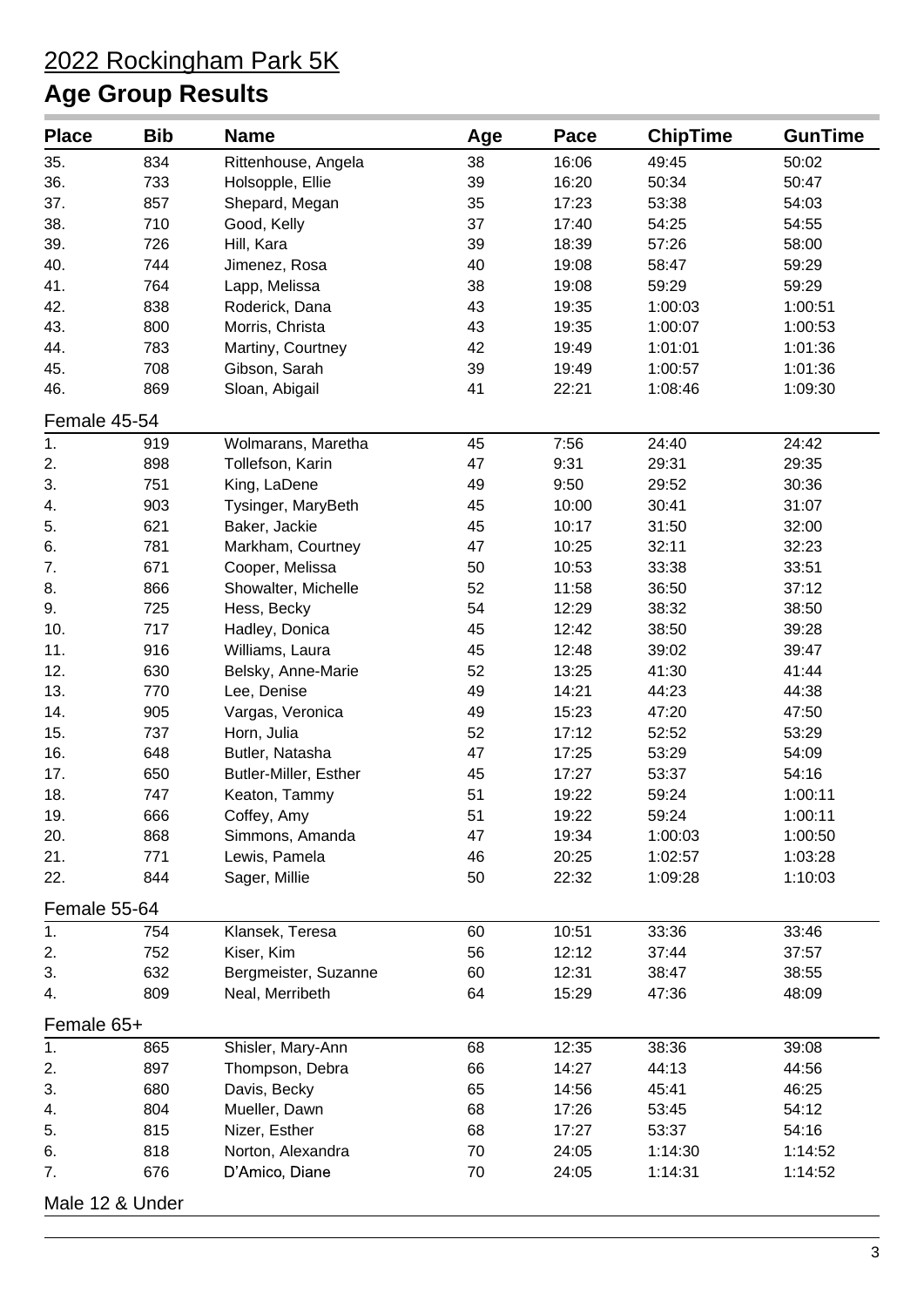| <b>Place</b> | <b>Bib</b> | <b>Name</b>            | Age              | Pace  | <b>ChipTime</b> | <b>GunTime</b> |
|--------------|------------|------------------------|------------------|-------|-----------------|----------------|
| 1.           | 882        | Souder, Lee            | 12               | 7:03  | 21:52           | 21:57          |
| 2.           | 788        | MCCRAY, PEYTON         | 12               | 7:56  | 24:39           | 24:40          |
| 3.           | 899        | Trissel, Aiden         | 8                | 8:34  | 26:38           | 26:40          |
| 4.           | 799        | Moran, Levi            | $\boldsymbol{9}$ | 8:39  | 26:51           | 26:54          |
| 5.           | 668        | Combs, Harrison        | 7                | 9:10  | 28:21           | 28:30          |
| 6.           | 879        | Snyder, Hank           | 9                | 10:00 | 31:04           | 31:08          |
| 7.           | 627        | Beers, Elliott         | 8                | 10:10 | 31:33           | 31:37          |
| 8.           | 893        | Tennyson, Thomas       | $\boldsymbol{9}$ | 10:20 | 32:06           | 32:09          |
| 9.           | 883        | Spaid, Caleb           | 11               | 11:12 | 34:30           | 34:49          |
| 10.          | 896        | Thacker, John          | 10               | 11:14 | 34:50           | 34:55          |
| 11.          | 640        | Bray, Luke             | 6                | 11:34 | 35:50           | 35:58          |
| 12.          | 830        | Rhea, Cooper           | 12               | 11:39 | 36:08           | 36:14          |
| 13.          | 886        | Stephenson, Sean       | 12               | 11:55 | 36:50           | 37:04          |
| 14.          | 775        | Lunsford, Greyson      | 11               | 11:57 | 37:06           | 37:09          |
| 15.          | 659        | Caskill, Victor        | 6                | 12:12 | 37:47           | 37:56          |
| 16.          | 704        | Gibson, Brady          | 10               | 12:56 | 40:04           | 40:13          |
| 17.          | 846        | Santiago, Daniel       | 8                | 13:41 | 42:28           | 42:34          |
| 18.          | 633        | Berhe, Yafet           | $\boldsymbol{9}$ | 14:13 | 44:05           | 44:13          |
| 19.          | 861        | Shinaberry, Jesse      | 9                | 15:25 | 47:29           | 47:55          |
| 20.          | 612        | Alvarez Aguilar, Caleb | $\boldsymbol{9}$ | 15:53 | 49:17           | 49:22          |
| 21.          | 731        | Holsopple, David       | 6                | 16:01 | 49:39           | 49:47          |
| 22.          | 835        | Rittenhouse, Grayson   | 10               | 16:03 | 49:35           | 49:53          |
| 23.          | 777        | Machado, Kiber         | 9                | 18:32 | 57:18           | 57:38          |
| 24.          | 808        | Muniz, Miguelangel     | 8                | 21:30 | 1:06:35         | 1:06:51        |
| 25.          | 870        | Sloan, Nathan          | 1                | 22:21 | 1:08:46         | 1:09:29        |
| Male 13-17   |            |                        |                  |       |                 |                |
| 1.           | 714        | Grigat, Kade           | 16               | 8:36  | 26:39           | 26:46          |
| 2.           | 756        | Kraft, Cullen          | 14               | 8:55  | 26:52           | 27:44          |
| 3.           | 649        | Butler, Xavier         | 17               | 8:57  | 27:08           | 27:50          |
| 4.           | 682        | Diaz, Alex             | 15               | 10:44 | 33:10           | 33:21          |
| Male 18-24   |            |                        |                  |       |                 |                |
| 1.           | 711        | Gordon, Anderson       | 24               | 7:15  | 22:12           | 22:34          |
| 2.           | 611        | Alexander, Gabriel     | 18               | 7:49  | 24:14           | 24:18          |
| 3.           | 624        | Barnhill, Blake        | 23               | 7:49  | 24:16           | 24:20          |
| 4.           | 773        | Lopez, Jeffrey         | 18               | 13:04 | 40:30           | 40:37          |
| Male 25-34   |            |                        |                  |       |                 |                |
| 1.           | 823        | Peters, Nathan         | 28               | 6:52  | 21:16           | 21:21          |
| 2.           | 769        | Le Goff, Sebastien     | 26               | 7:56  | 24:33           | 24:40          |
| 3.           | 828        | Rastatter, Brett       | 27               | 8:09  | 25:15           | 25:20          |
| 4.           | 794        | Mijares, Kyle          | 28               | 8:12  | 25:05           | 25:30          |
| 5.           | 785        | Massie, Billy          | 34               | 9:00  | 27:53           | 27:59          |
| 6.           | 722        | Hancock, Adam          | 34               | 9:13  | 28:21           | 28:40          |
| 7.           | 750        | Killmer, Casey         | 25               | 9:36  | 29:40           | 29:51          |
| 8.           | 792        | Mercer, Matthew        | 33               | 9:42  | 30:03           | 30:10          |
| 9.           | 765        | Lautenschlager, Justin | 33               | 9:49  | 29:40           | 30:33          |
| 10.          | 653        | Cantrell, Daniel       | 29               | 9:52  | 30:32           | 30:42          |
| 11.          | 703        | Getz, Charles          | 32               | 9:54  | 30:22           | 30:48          |
| 12.          | 812        | Neff, Andrew           | 32               | 10:19 | 31:39           | 32:06          |
| 13.          | 637        | Bowman, Charles        | 34               | 10:21 | 31:48           | 32:13          |
| 14.          | 839        | Rodes, Andrew          | 29               | 10:22 | 31:50           | 32:13          |
|              |            |                        |                  |       |                 |                |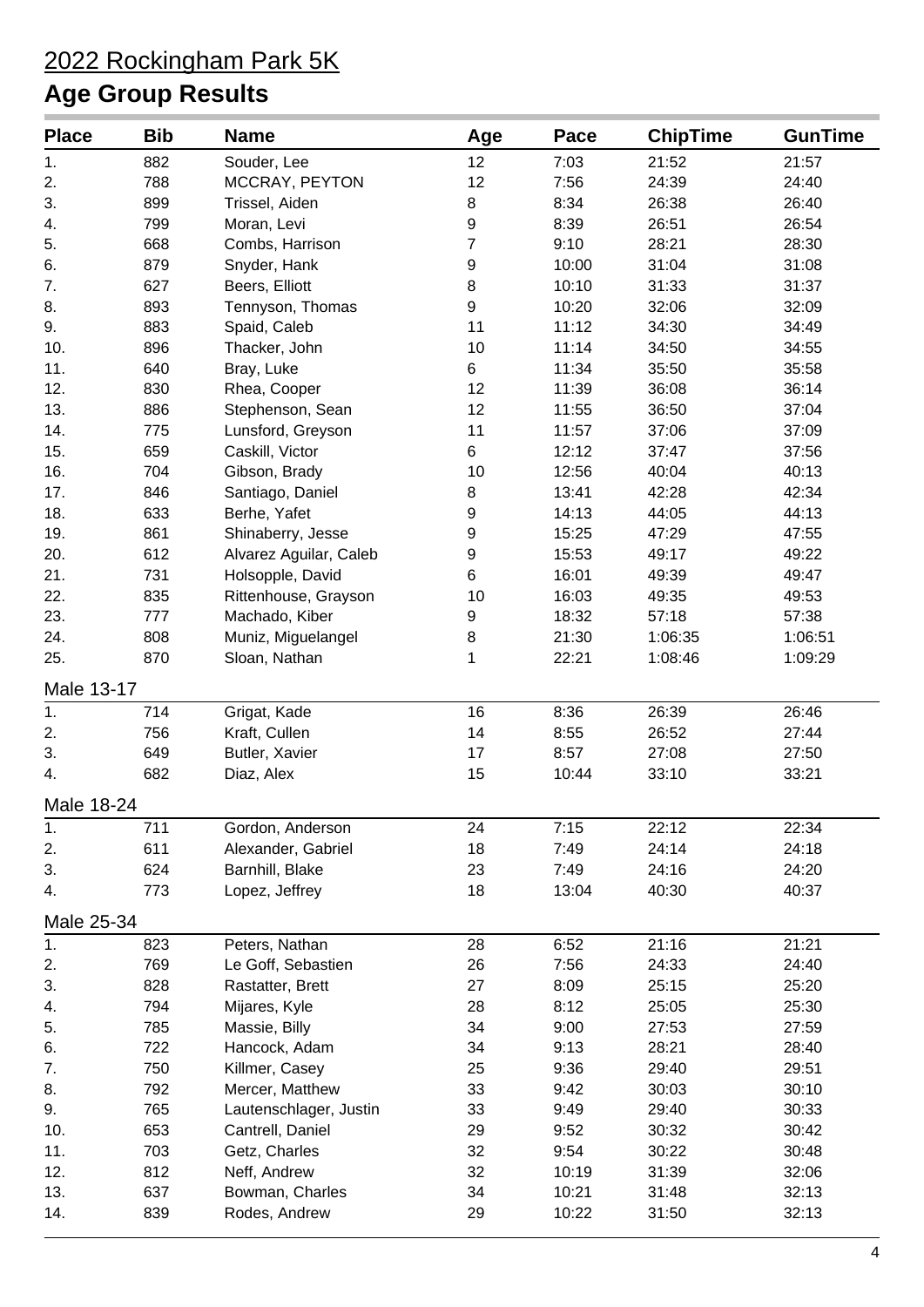| <b>Place</b> | <b>Bib</b> | <b>Name</b>                 | Age | Pace  | <b>ChipTime</b> | <b>GunTime</b> |
|--------------|------------|-----------------------------|-----|-------|-----------------|----------------|
| 15.          | 901        | Troyer, Cody                | 31  | 10:40 | 32:59           | 33:10          |
| 16.          | 686        | Ditmer, Jeffrey             | 30  | 10:44 | 32:49           | 33:24          |
| 17.          | 821        | OBrien, Sean                | 25  | 11:15 | 34:42           | 34:58          |
| 18.          | 920        | Zuniga, Alex                | 26  | 12:17 | 37:53           | 38:11          |
| 19.          | 833        | Riesen, Travis              | 32  | 14:10 | 43:09           | 44:03          |
| Male 35-44   |            |                             |     |       |                 |                |
| 1.           | 890        | Takla, Ahmad                | 36  | 7:54  | 24:34           | 24:35          |
| 2.           | 657        | CARTER, JAMES               | 44  | 7:58  | 24:41           | 24:46          |
| 3.           | 735        | Holsopple, Kurt             | 41  | 8:10  | 25:14           | 25:23          |
| 4.           | 796        | Miller, Cody                | 36  | 8:21  | 25:52           | 25:58          |
| 5.           | 651        | Campbell, Brent             | 36  | 8:24  | 26:00           | 26:09          |
| 6.           | 798        | Moran, Joshua               | 36  | 8:39  | 26:51           | 26:53          |
| 7.           | 859        | Shifflett, Jason            | 36  | 9:20  | 28:41           | 29:03          |
| 8.           | 758        | Kratz, Jonathan             | 44  | 9:29  | 29:11           | 29:30          |
| 9.           | 635        | Boggs, Aaron                | 44  | 10:05 | 30:58           | 31:22          |
| 10.          | 626        | Beers, Daniel               | 42  | 10:10 | 31:33           | 31:37          |
| 11.          | 892        | Tennyson, Steven            | 39  | 10:20 | 32:05           | 32:09          |
| 12.          | 768        | Layman, Matthew             | 41  | 11:40 | 35:57           | 36:16          |
| 13.          | 667        | Colligan, Ben               | 36  | 12:53 | 39:17           | 40:04          |
| 14.          | 847        | Santiago, Francisco         | 35  | 13:44 | 42:37           | 42:43          |
| 15.          | 613        | Alvarez Munoz, Jose Antonio | 36  | 15:53 | 49:18           | 49:22          |
| 16.          | 871        | Sloan, Shawn                | 40  | 22:22 | 1:08:49         | 1:09:30        |
| Male 45-54   |            |                             |     |       |                 |                |
| 1.           | 629        | Belknap, Randall            | 51  | 7:41  | 23:51           | 23:53          |
| 2.           | 642        | Bridges, Greg               | 46  | 7:51  | 24:24           | 24:26          |
| 3.           | 854        | Sensenig, Kent              | 52  | 8:03  | 25:00           | 25:03          |
| 4.           | 918        | Wolmarans, Johan            | 51  | 8:14  | 25:33           | 25:35          |
| 5.           | 700        | Galati, Tom                 | 47  | 9:06  | 27:26           | 28:18          |
| 6.           | 875        | Smith, Brian                | 49  | 9:14  | 28:36           | 28:43          |
| 7.           | 720        | Hall, Quillon               | 48  | 9:52  | 30:36           | 30:41          |
| 8.           | 820        | OBrien, Chris               | 52  | 11:15 | 34:43           | 34:58          |
| 9.           | 678        | Davidson, Jonathan          | 48  | 11:27 | 34:50           | 35:38          |
| 10.          | 774        | Lunsford, Greg              | 53  | 11:57 | 37:04           | 37:09          |
| 11.          | 855        | Shaner, Jason               | 49  | 12:06 | 37:04           | 37:37          |
| 12.          | 917        | Williams, Peter             | 46  | 12:48 | 39:03           | 39:48          |
| 13.          | 701        | Gardner, Brian              | 48  | 13:17 | 40:56           | 41:17          |
| 14.          | 888        | Stroop, Jeremy              | 48  | 13:59 | 43:13           | 43:30          |
| 15.          | 618        | Andrews, Harvie             | 47  | 14:12 | 44:02           | 44:11          |
| Male 55-64   |            |                             |     |       |                 |                |
| 1.           | 921        | Rudmin, Joe                 | 55  | 7:21  | 22:51           | 22:52          |
| 2.           | 647        | Busing, Michael             | 55  | 8:40  | 26:52           | 26:58          |
| 3.           | 755        | Koontz, Michael             | 59  | 8:48  | 27:11           | 27:22          |
| 4.           | 887        | Stoltzfus, Art              | 64  | 10:37 | 32:48           | 33:01          |
| 5.           | 729        | Hinegardner, Gregg          | 62  | 10:38 | 32:53           | 33:05          |
| 6.           | 816        | Nolt, Wes                   | 63  | 11:00 | 33:56           | 34:14          |
| 7.           | 753        | Klansek, Mark               | 60  | 11:03 | 34:10           | 34:21          |
| 8.           |            |                             |     |       |                 |                |
|              | 843        | Sager, Kevin                | 56  | 22:32 | 1:09:27         | 1:10:02        |
| Male 65+     |            |                             |     |       |                 |                |